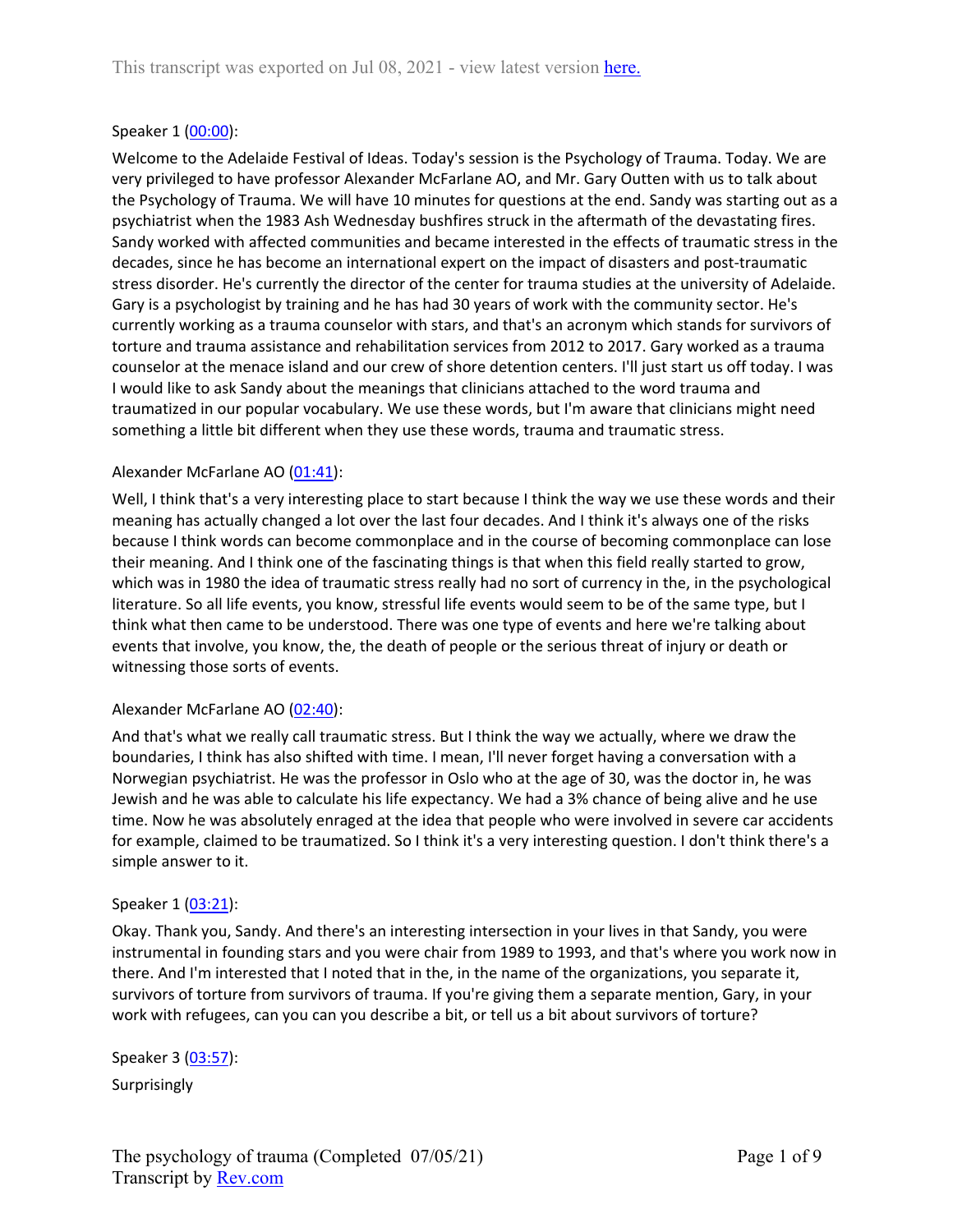## Gary Outten [\(03:58](https://www.rev.com/transcript-editor/Edit?token=Thr-yXj0feNp3vqBNLxSxQKJuX4KnmV_OYUI17MsAixjbLe1zQ5mxI86EwpryssZJ5owJbrbSnKk1nTIqJqNXd9zgDI&loadFrom=DocumentDeeplink&ts=238.68)):

There's very little work being done specifically on on survivors of torture. There are very difficult client group to to work with. They have quite unique needs if you like. Em, and some of the the symptoms would be that they have this profound feeling of profound

Speaker 3 ([04:26](https://www.rev.com/transcript-editor/Edit?token=2R_F38B8Rr90oOuZbhcOZMS_syHFubS4RsJR_wJmvganCIT3X8FQYIcj6JcbpPJsudk7_rW-Ze6CzznFeS-EqK4Qpok&loadFrom=DocumentDeeplink&ts=266.03)):

Betrayal

## Gary Outten [\(04:27](https://www.rev.com/transcript-editor/Edit?token=v8zqK1Q9VVHThJ6M0hTqgIwNGDwIIF0Trb5h8x24dMmNoITj1jqZ-1e35aOUeCWPPxdVz8Sjdhi2p_P3SDVCR-9R6Pc&loadFrom=DocumentDeeplink&ts=267.96)):

That the complete breakdown of our, the relationship the sense of shame and guilt that that goes along with humiliation that goes along with their road with their experiences. It can be, I mean, that, as you were saying, my most of my work has been done with survivors of torture on, in offshore detention. And they, it can take a really long time to actually get to a point where you start to make some inroads, really because of that lack of trust and that sense of of betrayal. So really what we, what we need to try and concentrate on with with our clients is just establishing that that relationship. And sometimes it's that relationships that that's the only thing that we can provide quite, it can be quite difficult for for a for a therapist as all the structure that we place around ourselves in terms of the the the strategies and the techniques as we notice that that starts to have less and less of an impact, trying to find some way of being able to to sit with those lines, it can be really confronting for a therapist.

## Gary Outten [\(05:44](https://www.rev.com/transcript-editor/Edit?token=a-z4R70hnJw4vaGhDOe6G-Cc7hajH9pyYhMNTtRSHMgiaPvJO04fhQ7EUNu3QJm2g5tLj4mW6CxlkE8OengBOcOa1d0&loadFrom=DocumentDeeplink&ts=344.43)):

It's like, you're kind of taking that. What makes us well me anyway, I won't speak for every trauma counselor or therapist, but what made me feel quite, quite secure was that sort of like that structure, looking through all the, all the the information, all the other studies looking for strategies and techniques, and then gradually having that whittled away and I'm thinking, well, what's the very least that I can do. And, and it comes down to, I mean, the literature also mentions that one of the one of the biggest indicators of, of positive progress within the healing in that healing process is around creating a trusting relationship, a safe place for people sometimes in the work that I did, that's all we could we could offer. As I said, it's really challenging to tour a therapist.

## Gary Outten [\(06:35](https://www.rev.com/transcript-editor/Edit?token=L0xvVcn8NBUvk6jZKNPJ738iRl_YJwLfr3skSQxBe7M2OGerfQVorWzzLrgAzRJNFem-oBlCbfO-qisHHryu_J572LA&loadFrom=DocumentDeeplink&ts=395.48)):

And just sitting with that, with that, the pain that the horrific stories of torture, I need to find a way of, of processing that ourselves so that we could actually offer our clients something something useful starting from a very low base. What is it that you have survived? Torture survivors often feel like their, their life is never going to be the same again, and that they're probably not going to recover. There's a sense of hopelessness. That is, so that is so profound. So trying to find something that reassures or, or reinforces the fact that they actually have survived some amazing experiences people are very resilient and trying to try and make that connection on a really genuine level, provide that space for them and build on that so that they can actually get into that role or into that begin that journey if you like, of of that healing process. Hmm.

## Speaker 1 ([07:35](https://www.rev.com/transcript-editor/Edit?token=NGSzjzVa-f09oCWTvu9UVRWqU0xTGtovo02jtaFTbrNl7NAX7Lv-1-C4_g8RwkegfvFzLmwAc4Y97r8_6W1ghWOf5J0&loadFrom=DocumentDeeplink&ts=455.531)):

One of the words that stood out to me is the words, betrayal and a humiliation. And it sounds to me as, as if the experience of torture has so isolated them from humanity, being betrayed by the rest of you mentioning that they are isolated in their own own world. And if you really separated from the rest, and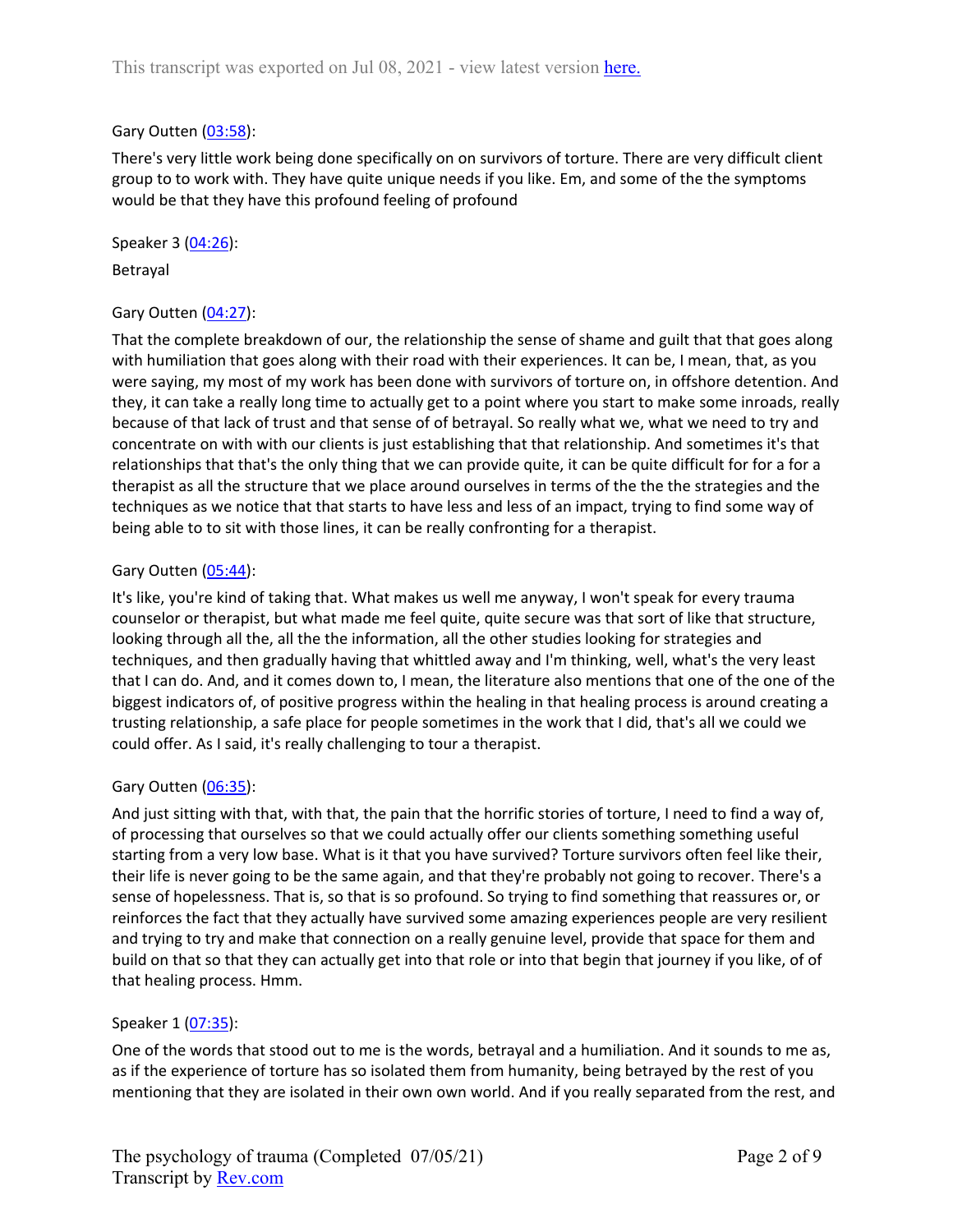I would ask for Sandy, perhaps, what could you paint a picture for us? What is it like to be a survivor of traumatic stress and of torture?

## Alexander McFarlane AO ([08:04](https://www.rev.com/transcript-editor/Edit?token=NS4_8vsFMBPgcEheoGMj_y_tESxt35xfavqxpjkgFTUUMplHnoC5hXSbld-l-Ah8fFSpt7huUIlD3VOfyQhW8BW7ROg&loadFrom=DocumentDeeplink&ts=484.75)):

Let's talk about, I mean, torch is not the best thing to be talking about at this time on a Sunday morning, we got into the conversation. Look, I think one of the awful things about torture is that tortures are extremely sophisticated people because they want information. And it, one of the things that torture is trying to do is to form a relationship with the person who they're torturing and then it's inconsistencies that they create in that relationship, as well as the physical violence. So that it being tortured is an intensely personal experience. I mean, I'll, I w one, one thing I had to do once was write a report for the United nations compensation commission about the Iraqi occupation of Kuwait, which involved looking, looking at all the records of the human rights abuses. For example, one way they would torture people would be to paint, draw a bicycle on the, and then assist this person, ride the bicycle.

#### Alexander McFarlane AO ([08:58](https://www.rev.com/transcript-editor/Edit?token=tEWWrJDqyuJUuHQIAZ9AsckjfeRArJZrXFaFdbTwZOiApcDCK4FMy00NgEihBxH3T3CbRMj2CBw-0SFWL3hjftR4WLw&loadFrom=DocumentDeeplink&ts=538.29)):

And then when they couldn't do it, of course they'd beat him because I said, we told you to ride the bicycle. So there is an extraordinary quandaries. And the other thing that occurs is that in the, in the, in the intense interpersonal process of being tortured, you know, I'll never forget one man who said the worst thing about it was that would make him look into their eyes as they were torturing him. Now, every time he looks into somebody whose eyes he then is, he's taken to that, that moment of his life, which destroys really one of the key things about intimacy we have with anybody. So you, you know, what was stripped from him was, you know, the capacity to really access the warmth that he really needed in his recovery once he got out of that place. So look, I think one of the things about, you know, every type of traumatic event, I think has its own elements.

## Alexander McFarlane AO ([09:51](https://www.rev.com/transcript-editor/Edit?token=apgnSKY14mAPxvZy1aJyS1KAaj0f5zRJGcwYHlcQVH6zTGdvAHLyVclxjTPpHNwn6lg0c_6Sz3YQZ4qKQ0PQeUnv4KQ&loadFrom=DocumentDeeplink&ts=591.09)):

You see, I mean, I think one of, one of the, one of the things that we, we, we always assume is that we can describe things and you know, the word, the word horror, for example, once I had to do an appraisal on a on an American textbook of it and they said, look, we'll pay \$150. We'll give you a book. So I got a book called the American handbook of marsh, a hundred, it's about 500 pages. I four, I looked up the word horror in the index, and there was only one reference. Horror is the least studied emotion. And it's a fascinating issue about what is horror. So when you asking me these questions, you see, I think there's actually a huge void of reflection at knowledge. We S you know, everybody assumes, we know what horror is. I mean, is it disgust? Is it fear? What is it? And in fact, maybe we really actually haven't explored enough of that in language to really be able to express it. So

## Speaker 1 ([10:49](https://www.rev.com/transcript-editor/Edit?token=ZNynV6-DX1SfbLZiYxS-38b9LKQE8Loe9pZyNonI6WEZ8_AXxu96v3xGJ6vmo0U_6TALjKtAVUwXEhTz5XLU7UyaUjk&loadFrom=DocumentDeeplink&ts=649.58)):

We have a difficult task today because we have to talk about this boy now. So Gary, could you try to describe to us what you see in some of your clients? What is it they're going through to help us try to understand

Speaker 5 ([11:05](https://www.rev.com/transcript-editor/Edit?token=Y2HjaVnM_9QkRJ2QJ9Rb1qqryy6fR6ND5c2J63x4uFc7a1hVpLTvQ2BY8ppEuHlbyuOXs7F-LmJq3te-Aw5v-7caPY0&loadFrom=DocumentDeeplink&ts=665.36)): What is it like?

Gary Outten [\(11:07](https://www.rev.com/transcript-editor/Edit?token=xg9zwwhWy8CEtdbSyR6b_bzz5wEK44ay5kqcnIrttnFvK07uEhbivpXQte5uWcDjgCTSKsJ1ueVWXnOKLhDOfGWIKbg&loadFrom=DocumentDeeplink&ts=667.74)):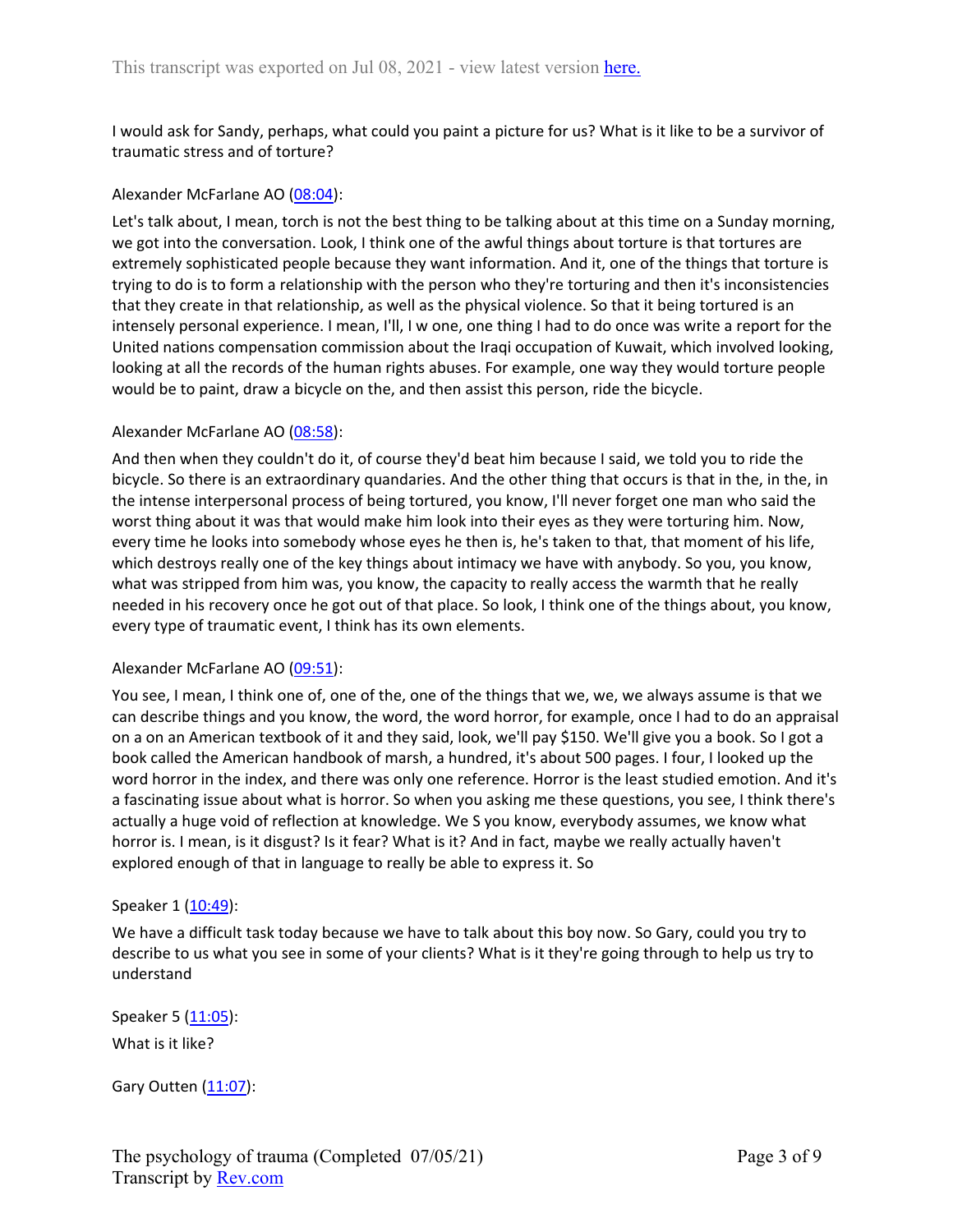It's a big question when you're actually looking at somebody face to face and realizing initially there might just be a, a kind of a blank look, there'll be a real mistrust. There'll be a real sense of what is it that that you're after most of our, our clients come from from communities that they don't really have any any history or any sense of mental health, if you like and mental health treatment. So that is I'm, I'm certainly not going to open up to you. I'm I, I don't want to be seen as as going crazy. So it's almost like that there can be a real emptiness in that, and you're slowly try to to whittle away, you can't just go in and jump in and questions, where were you tortured and what happened? You gotta be so careful about how you how you approach that how you allow that to happen in their own time.

# Gary Outten [\(12:06](https://www.rev.com/transcript-editor/Edit?token=TAfCyyDL8xww6IeOSDDrT-fvULUxfzxTy729ubec-OTAQBKjLHEXxUZnGyV4N_lWVsKnxwRS3p7TywN324JYfBBXjmU&loadFrom=DocumentDeeplink&ts=726.46)):

It's a process that allows them to start to feel safe and, and, and comfortable, and have to say that it's, I mean, it's actually been quite a privilege to work with many of the clients that I worked with. I've heard some horrific stories and just, you know, within my own within my own world, it's just so hard to conceive of how anybody could actually survive that. As people start to you start to see that, that level of trust what Sandy was saying about the eye contact is is, is something that we always kind of look for people looking away or having that kind of, that kind of emptiness behind their eyes feeling like there really is no way back from their, from their experiences. And it can, it can take such a long time to to just try and make some connection, some connection on the very smallest level, trying to make it a genuine and, and a genuine approach people pick up on on a superficial reality.

# Gary Outten [\(13:17](https://www.rev.com/transcript-editor/Edit?token=DaIRhCl8s9P7IpZGJF2uHpZQd15N4mjBRt2-ko9lJx3c5QmuNCrAQVdHIWmXpJyKlhf00zGUAyXxubAkU78E5xY76l0&loadFrom=DocumentDeeplink&ts=797.02)):

If you like you really have to think about why am I asking these questions? Is it just out of idle curiosity or is this somehow going to enhance this therapeutic process, allowing our clients to, to take their, take their own time about it, and when they're ready to talk, it might take months, it might take three sessions. There's no there's no saying they might be ready to do it. Some people never are. Some people will hold on to hold onto that it'll have an impact. And I'm sure that this is been a part of the crossover of the, of a lot of Sandy's work with some, with a war veterans. I think holding, holding on to onto that the kind of the shame of having to admit that you're not in control holding it, and then watching the, you know, the symptoms kind of come to the surface in so many different ways.

# Gary Outten [\(14:09](https://www.rev.com/transcript-editor/Edit?token=iH9fvonSsc1yZP9g7R1nsX5fEO2N1DkgHKQ9exOgq663rpbQkdvvShO2v49L1yh8U1ENO99NLprRx2dJdJCa9nQwjJw&loadFrom=DocumentDeeplink&ts=849.49)):

And I'm just trying, it's a very human response that we have these experiences, and we just want to be rid of them. We just want to push them away. We want to have create so much distance from them, but unfortunately it just kind of doesn't work that way. And that's maybe a little, counter-intuitive a, but to say the beginning of that healing process is starting to acknowledge the experiences and it might take a very long time to get to that point. And then further on from that is beginning to accept them as this is, these are experiences that I've had, and these are, they are, they, this is the impact of this on my lot can learn to to live a life. Having had these at first, the answer is no, you gradually start to see that that maybe they start to think that there's a possibility of being able to live with to live with these experiences. And they're the things that we kind of grab hold of and try and build on again, just allowing that person to go at their own pace. Let it develop naturally it can take, it can take a long time about it. So

Speaker 1 ([15:20](https://www.rev.com/transcript-editor/Edit?token=u7_6w20m1tv50hf1Ie4cvQn7NeEchNxPq4W3iYoPIAC-IS-TSTYe3oqXFME2EO1UyOoNsjT1lIx_gx6Ix7u6GR0ZnaU&loadFrom=DocumentDeeplink&ts=920.86)):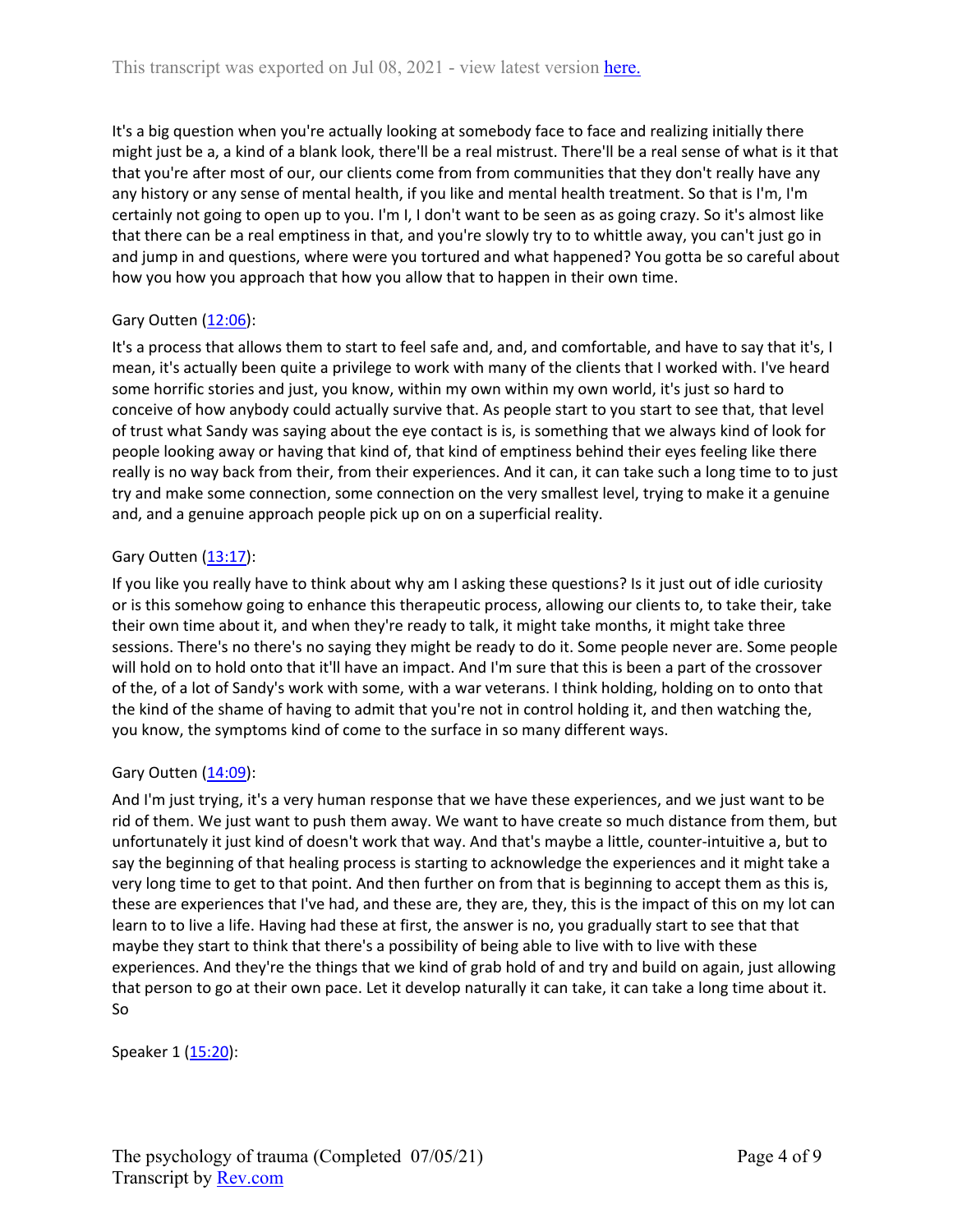Would I be right in saying it's counter intuitive, because perhaps it's too painful to talk about the memory. And so you are trapped in a room, a small room with that memory. You can't tell anyone else about it, but the memory is so big when you're facing it. Is the, is that something,

## Alexander McFarlane AO ([15:36](https://www.rev.com/transcript-editor/Edit?token=8KnL6-7npqwUuwUPrqAjawvQg5QoeBUiFxztcIDCoCpq0G0kxzDxS_EZQvoQcwTjb2qT6PSizJ21bQUdb9U8ueh7MbM&loadFrom=DocumentDeeplink&ts=936.88)):

I think it's, again, you know, these, these are really look, I think there are lots of different circumstances, but as she, I'm not sure how many people saw the film, the railway man, it's a fabulous book. And it's, it's about this, this British war veteran who had been tortured on the Burma railway and how his torturer actually wanted to find him and apologize. And this is many years later, it's an extraordinary sort of generation of, of reconnection because see, I th I think, you know, there are two things that happen when you're interviewing somebody. They are watching you as much as you watching them. And and I think what the rest of my, I mentioned the railway man, because he describes this experience of coming back from the Burma railway and his sense of rage at the lack of imagination of people and what they'd been through.

## Alexander McFarlane AO ([16:32](https://www.rev.com/transcript-editor/Edit?token=-azWxCaS7eucJZn44acnsH5f5cPWv9Lk66ZMpk4c3RncsEJhqoR3Lpo6HVcCTNtxM6Ez19UdddH82W8Rqr0xjc_0whE&loadFrom=DocumentDeeplink&ts=992.88)):

And, and that of itself creates a silence. They know that the people, he knew that the people he was sitting with had no contemplation of what he'd been through. So nobody, somebody is not going to talk to you as a patient if they think you're incapable of engaging with them imaginatively. And I've, I mean, I've, I've interviewed many police officers for extensive periods of time. And one of the things that in new south Wales, the police try and do is to get them on occasions, to speak to the two counselors on a regular basis. The trouble is they get 23 year old psychology graduates who start crying when they tell them what they've been through. So that, of course they don't talk to them. And and equally they get these people who have this voyeuristic sort of fascination in what actually happened at the crime scene rather than actually being able to help them encompass the experience that it's imprinted on, on, on the person who's been there.

## Alexander McFarlane AO ([17:31](https://www.rev.com/transcript-editor/Edit?token=XGrG9AdDz8fKrLHcbHm6-Q462onV__4zeelsNLjQQNxGAx2ExOEDidJnD0v3rINJ51defWcIeAX-TwyXohGYrou0_MI&loadFrom=DocumentDeeplink&ts=1051.57)):

So it's a very complex dynamic process. And I, and I think it's it's, it's, it's, it's a process that, you know, that not everybody's cut out for in a way, I mean and, and, and it is about oh, you have to, you know, you do actually have to imagine it really engaged because I think often the people who are traumatized actually don't quite have the language to speak of what is in their mind, because we've got to remember the memories of these events are not verbal memories often that, that some of the century memories that smells the sounds, the sensations and often they're not properly connected. I mean, I think one way of understanding what trauma is at a neurophysiological basis. You know, if I put an object in your hand, you don't have like a like a set of car keys.

## Alexander McFarlane AO ([18:30](https://www.rev.com/transcript-editor/Edit?token=FblusWIyW6-IxU2KpvQ-e4CrLmAXV4QELYhrSFaRMs4k7asnd1ERvaRGuIw43X4MfAMEEIT7e9mTGgAroZHafQ9q5vQ&loadFrom=DocumentDeeplink&ts=1110.63)):

You don't have a receptor in your hand for a set of car keys. You judge the white, you judge the temperature, you judge the anatomical area that it activates and your, your brain slowly builds that up. And then your memory comes into play saying, how have I ever felt anything like this before? But you can see any experience before the brain grows through that process of integration. It has got all these different senses. And I think sometimes what's happened with traumatic experiences is that they stay in those pieces. So what your task is with the person is to help them slowly build that jigsaw puzzle and to actually hold them in because, you know, there's, you don't, you don't want them to go back to where they were. It's about being able to look at where they were with a sense of safety. And, you know, I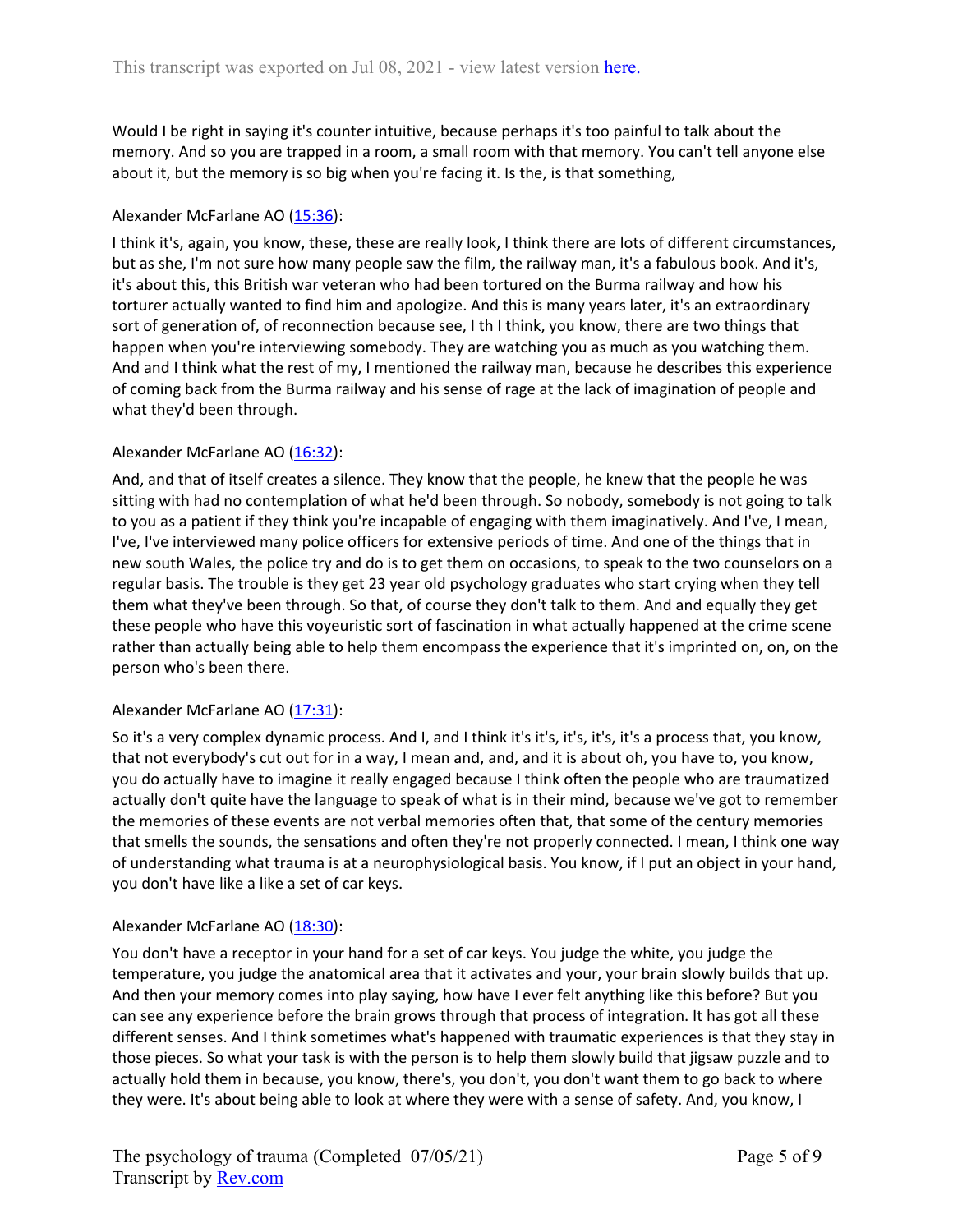guess one of what one thing that can provide that sense of safety is doing it in the presence of somebody else who can actually sit there and listen to what you're saying.

#### Speaker 1 ([19:28](https://www.rev.com/transcript-editor/Edit?token=tldm7PvXCZX11Ld6aIyQqpu7jDd9pFVfY0UHyEljiMO3eqszlMKT2hsnJX12xXLyRbgotB8BOFMu397S0YEoa7RaM40&loadFrom=DocumentDeeplink&ts=1168.13)):

We'll come back to what you try to achieve as a clinicians, how you help them piece together, their memory. But I just want to go back for a moment to what you've told me before about conspiracy of silence. You say there was a conspiracy of silence around trauma, and that immediately raised the question in my head, who is the one who is conspiring and what kind of silence is it? Is it the kind of silence that, of the inadequacy of words? Or is it something else?

#### Alexander McFarlane AO ([19:54](https://www.rev.com/transcript-editor/Edit?token=oAYKCrEuZJwWfQjf9t-i9lsj_gAA4-EPvk2RhE6sEsmFaN3CpPFVWEMS0Ew4CnxnA_RJemXx3E470LT2B1l6Nhai-Bk&loadFrom=DocumentDeeplink&ts=1194.2)):

Oh, look, I think there, there are a number of issues there. I, I told my Quander when I was 16, I played the role of [inaudible] in Macbeth. And I only wish I could go back and play that role again, because there's this scene where he finds slain king Duncan and his two body guards, and he ran down the stairs and he said, oh, horror, horror, horror, tongue, nor heart can conceive nor namely. And and I think so part of the conspiracy is that there just isn't a word. I mean, I, I was involved in a lot of the Melbourne voyage litigation and I was involved in one case, which was actually held and there's a very beautiful old Supreme courtroom behind the church in Hyde park, in, in Sydney. And the judge, the court was being held in that courtroom because it was his last case. It was actually Johnny O'Keeffe's brother. He was a Supreme court judge, and I'll never forget the barrister because this, this cider had been on to just remind you, the Melbourne was an aircraft carrier that cut this destroyer in half killed 82 people. He was in the starboard sponsored. So he was literally just underwear. The vessel passed under the Melbourne's bow when it got hit and then blew up. And one of the things that he found on the deck was literally a sailor's brains in his cap.

Speaker 3 ([21:22](https://www.rev.com/transcript-editor/Edit?token=o0R1ffASYNS0nteggbrgDfnimIJCBRUc6ybxczL76aHusTJ2j582NfDGEcSTzmh7SJjCnCSmUoYYycrKKDNFwMYaMgE&loadFrom=DocumentDeeplink&ts=1282.81)):

Now,

## Alexander McFarlane AO ([21:25](https://www.rev.com/transcript-editor/Edit?token=wcDmPyBR9AaktxRNS3UFWOLSyisRHBokrcN_jaqBYcEs8s4xlJd1O3_3YPiNKRmtmYp_ozlMznwv5AAEiQ1hIv9QyeM&loadFrom=DocumentDeeplink&ts=1285)):

The barrister for the Commonwealth said, because the man didn't use the words, helplessness, horror, or fear, which are in the diagnostic criteria criteria for PTSD. He therefore couldn't have suffered from post-traumatic stress disorder because it wasn't what wasn't, you know, horrific experience because he didn't use those words. So after that, when I was interviewing further of these survivors, I always made the point of them of saying to them, okay, you know, what, what, what's the word that you would use? And so often they would just shake their head or say shock, or just wouldn't have a word for it. So, and the point is that barrister didn't want to hear, see he wanted to, he, he was, he was really finding every reason to push these people away. And I think, you know, there are times that societies want to push people away who is suffering. They don't want to hear because they, you know, it, the week is I could be deemed, could be seen as a threat to the society. So there are reasons why society is sometimes will exclude the maimed in the engine. And

## Gary Outten [\(22:37](https://www.rev.com/transcript-editor/Edit?token=3J5IfBLxd6qQ_0amXuqPwC2_YguH9HXEmlYI0HZrlP0OG9vEdB4ToaPng4kS_xCn7ejWdIFSzMFkocU0l8ANV3yK7EA&loadFrom=DocumentDeeplink&ts=1357.5)):

I think there is a a real disconnect as Sandy is saying it's really hard for for us, like it's nearly impossible for us to, to have any context for the stories that we're hearing. And, and there's a real fear around, around that. And a fear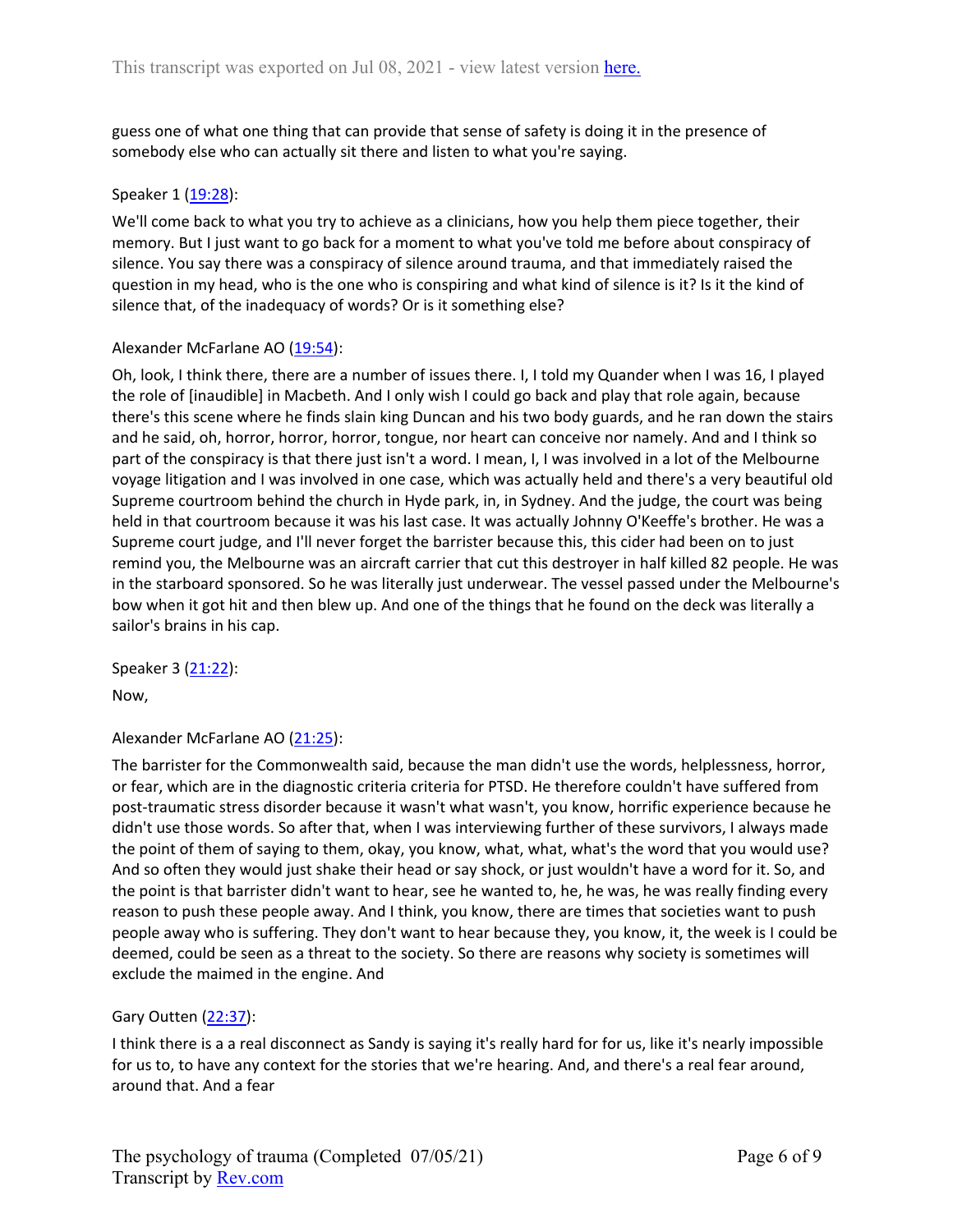Speaker 3 ([22:58](https://www.rev.com/transcript-editor/Edit?token=xkDaMCasxp3l8fEx59S7V-t5RPgOi_0WQRw5d1oa56XDYqJ75QX6_xLF1KD3dYFItrH4IKtFthxAjdh7qBGJ3W2la8I&loadFrom=DocumentDeeplink&ts=1378.65)): Of kind of almost kind of

# Gary Outten [\(23:01](https://www.rev.com/transcript-editor/Edit?token=VOn-WeoeIzo8EqJurVHq9KyjMPPqQMYcwatzT2Aqv4-dpooFma_HPGu_efCNu3MphOfDrxX_Z7wCNfjbZMTHYgeTon4&loadFrom=DocumentDeeplink&ts=1381.14)):

Contamination may be too strong, a word, but of that that impacting on us too much. And so we actually do we do push that away. And, and that's also something that the the, the torture survivor has to live with because they're trying to, to to make some make their way in a in a new light somehow. And, and coming across that it's, it's not, anybody's, it's not anybody's fault. I mean, it's easy to, to kind of apportion blame. But but I th I think the the disconnect is is certainly there. And, you know, maybe that's a, that that becomes a political tool sometimes, but often, I mean, that, that society really don't have words, you know, like you're saying to actually describe that. And even when we do use the words, they're just so inadequate. Because again, as Sandy pointed out, the descriptions are not verbal. I mean, they're not, this is the word that describes that a torture survivor will have great difficulty articulating that. So we really do need to find ways through that through that maze, if you like. And that, that, that

Speaker 3 ([24:25](https://www.rev.com/transcript-editor/Edit?token=dkEl5UbY29wXkzOU1GLA1-dQ01gLFEakkMXXo_W4mXzPf4hUGxuwDVTQcSDw1GzncZxqOcOMyeugrjfrTjL7La-QSdg&loadFrom=DocumentDeeplink&ts=1465.49)):

Trying to, trying to reintegrate,

## Gary Outten [\(24:29](https://www.rev.com/transcript-editor/Edit?token=uYYOSkPUe0xKXBkbWQ6HSmOFLubBr3HYfOQ8O9Wn-nENLdHz3zutvJa9CJhP9uoRzzqs8sSmTJjiIrvCErQSbcZRSDI&loadFrom=DocumentDeeplink&ts=1469.09)):

You know, I don't really like that that, that term, but there's a real fragmentation of how this is. I mean, this is how people survive. I mean, we have mechanisms to to survive and get through the most the most horrific of of experiences that are maybe nothing human beings are amazingly, amazingly resilient. They do they do kind of bounce back, but the way we describe that is the way we describe those those experiences is in, in feelings and and trying to grapple with the emotions that that are coming up.

## Speaker 1 ([25:07](https://www.rev.com/transcript-editor/Edit?token=V68vXCJex9nYo1cBXZKdwel_US4YgeO9x4b8Ouaw87bjMiUqXYUNX5ohkyAeLmLyWREl1g9SIGdZaospHHfU11O8ZZU&loadFrom=DocumentDeeplink&ts=1507.72)):

So there's this great big Gulf then to bridge between those who have experienced traumatic stress and who do not have the words or words do not exist to describe what it is they're feeling and the society, which you said is afraid of the main and the weakened or the tortured, because that's evidence of the worst of ourselves. Maybe it's a kind of never into who we are as a people, we are capable of doing such things. So how do you suggest, could you suggest ways to us as a society? How can we bridge this Gulf, the literature have a role to play, or, well, anything else, any other ideas

Speaker 5 ([25:50](https://www.rev.com/transcript-editor/Edit?token=tMqYH55MYsBvulMpuvs8T9P_i7ZMIGB-v_t6-5M5wjqEoFcC0rssam9JlzL_Ui0maHJmd-VQ2CjiXuQxQn4f_2x104w&loadFrom=DocumentDeeplink&ts=1550.38)):

It's really

# Alexander McFarlane AO ([25:51](https://www.rev.com/transcript-editor/Edit?token=l6oyKkkDIhIhJQddoN-Y41FPvBUR27dZR77WXismL3LRYVPi_QPY-kwXhmwABHE08izlutZ7PnAJcsntlrSWu6EsBXE&loadFrom=DocumentDeeplink&ts=1551.3)):

You know, this is a really fascinating conversation. It's really what I'm going to be talking about in my, in my, in my talk this afternoon about, about that process, because actually one of the things that I'm doing at the moment I'm 66 and I got involved in the traumatic stress field, but it's beginning and many of my colleagues and friends internationally, but the people who started the field and I'm going around interviewing them too, because many of them had extraordinary lives. So the way that this field really, I think, began to sort of get drawn from this world of silence was by a very interesting coalition between groups of victims and particularly the victims of crime, the women's movement in the Vietnam veterans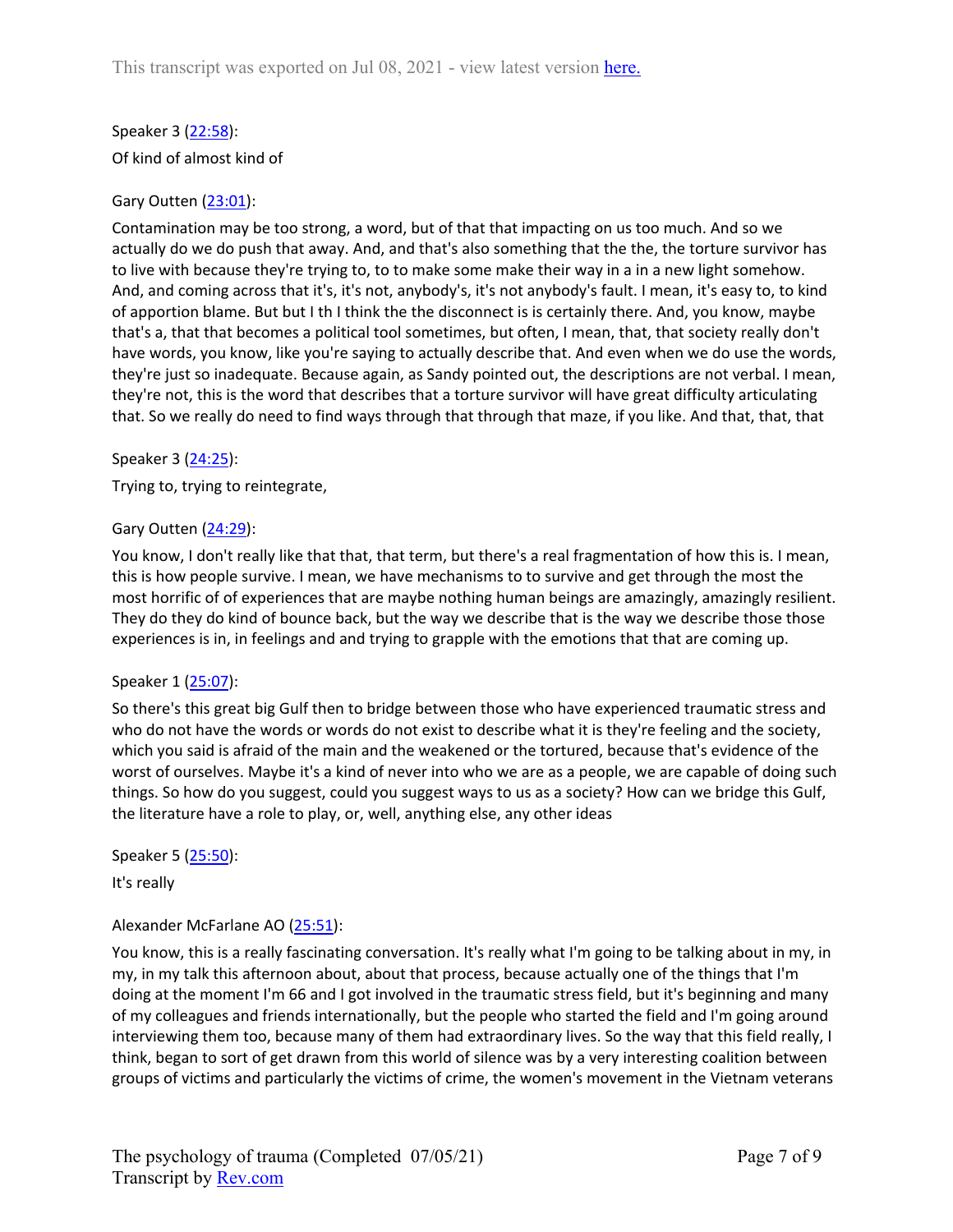and a group of activists, clinicians. So it was really something that came out of the the Vietnam veteran cohort.

## Alexander McFarlane AO ([26:43](https://www.rev.com/transcript-editor/Edit?token=cgv5XeNfqW_hAE_tQjFFZ45lkhGN0AI2tcR44LaKJgB7F-ShVMwlG-TfSdfTRq4sEa4vMPs9WdiUTyXGr-7xSiCLY_A&loadFrom=DocumentDeeplink&ts=1603.1)):

And many of actually the psychiatrist who'd be an [inaudible] psychologist had actually been in the U S military, but, you know, like an Israeli colleague who, who is one of the world leaders in the field, he actually had been a general duties, military officer, and she was one of the medical offices on the tibia. Right. In fact, I know both medical officers on, do you remember the NTB? Right? That was when the Palestinians hijacked ill algae and took it to Uganda. And the, these rotting successfully rescued all of the passengers, but both of the doctors on that journey and now psychiatrists. So you know, they're unusual people. And so I, you know, I think it's, it's, it's one of those fascinating parts and of, of where you get this conglomeration of advocacy and signs and clinicians who sort of see the value of knowledge.

## Alexander McFarlane AO ([27:37](https://www.rev.com/transcript-editor/Edit?token=RmoRJVj98up303YT3mexfJZhXR3I3TCxyoCaCid7VddLEb2IVUJmgiW3kFSifCqAR3QjB-hLxuEc5DKIDBmMeDMlGK0&loadFrom=DocumentDeeplink&ts=1657.65)):

And it's not, it's not sort of just cold, hard statistics. It's, it's really about how you document the meaning of these issues to people's lives. And I think also literature, you know, I think one thing that has happened after every, after all the big, big wars of the last century is that some of the best literature was written by war veterans and many of the great writers of the 20th century war veterans, you know, it w H Auden fought in the Spanish civil war, Kevin White, first of all, remark who wrote all quiet on the Western book front, there's the one book that ever outsold the Bible. And it's because what he somehow managed to capture was something of what so many people were struggling with. So I think this is a really interesting world where, you know, there's no one sort of group and and then there's the politicians who themselves have sometimes been the victims of these sorts of events who then will champion the cause of people. So, you know, I think it, it's, it's a real measure of a vibrant, healthy society where people don't just stand by and turn their back. They look at what the issue is and do something about it. And I think we've come a long way.

## Speaker 1 ([28:52](https://www.rev.com/transcript-editor/Edit?token=yaFJcpgSngNl-bfH2SYOCRQmqOEvHLqgEGrCzlZqNLvd4BgOE6bG9ahJiYp-6PpnMyhFEh-nFbgiF67abCZXsPicqDE&loadFrom=DocumentDeeplink&ts=1732.07)):

I'd like to direct a question to Gary. Now, what if I have a loved one or a friend who is suffering from the effects of traumatic stress? What are some of the things I shouldn't say to them? And what are some of the things that I could do that would perhaps be helpful as I

## Gary Outten [\(29:10](https://www.rev.com/transcript-editor/Edit?token=EqmMLg52Te1KaQK6iEEy3v6uvTtc6SSYcVgW7vXvlMPhyLpjvxVdmmMrnspJxex5t0J0TGe3oEU8PqzWhxMFhzQ-z-g&loadFrom=DocumentDeeplink&ts=1750.58)):

As I mentioned before, just be careful what you ask, ask yourself, why you're, why you're asking a specific question, idle curiosity is is not going to be very, very helpful.

# Speaker 3 ([29:28](https://www.rev.com/transcript-editor/Edit?token=iL8ZQJC_z2RSiUX4o91ZkLpIiujqQRj4NAnMseKEw-6_Qi0jp0gguzT1IhlX3q2XIeQAYoNuNPNSF80Mj4Ze7bqm5Hk&loadFrom=DocumentDeeplink&ts=1768.43)):

I think the other,

## Gary Outten [\(29:29](https://www.rev.com/transcript-editor/Edit?token=Giy7zY9oJ_hirtnUIYCTGMt6kJeCCGCfBfF2Yd9r_6cgoCzq7n68v9lY5UYgp3Dj97l4oT9Ukr__rHb0O0Nt-k-C1y4&loadFrom=DocumentDeeplink&ts=1769.33)):

The other thing that I that I used to stress to to workers without poachers survivors up in Manafort island, was be careful what you do ask, because unless prepared to hear the answer and be prepared to actually sit with that, you might hear things that are very, very stressful or traumatic or beyond your, your comprehension. Essentially. One of the things that is taken away from from torches of IVUS is that sense of who's listening to me when they are ready to to speak. It's so important to actually have